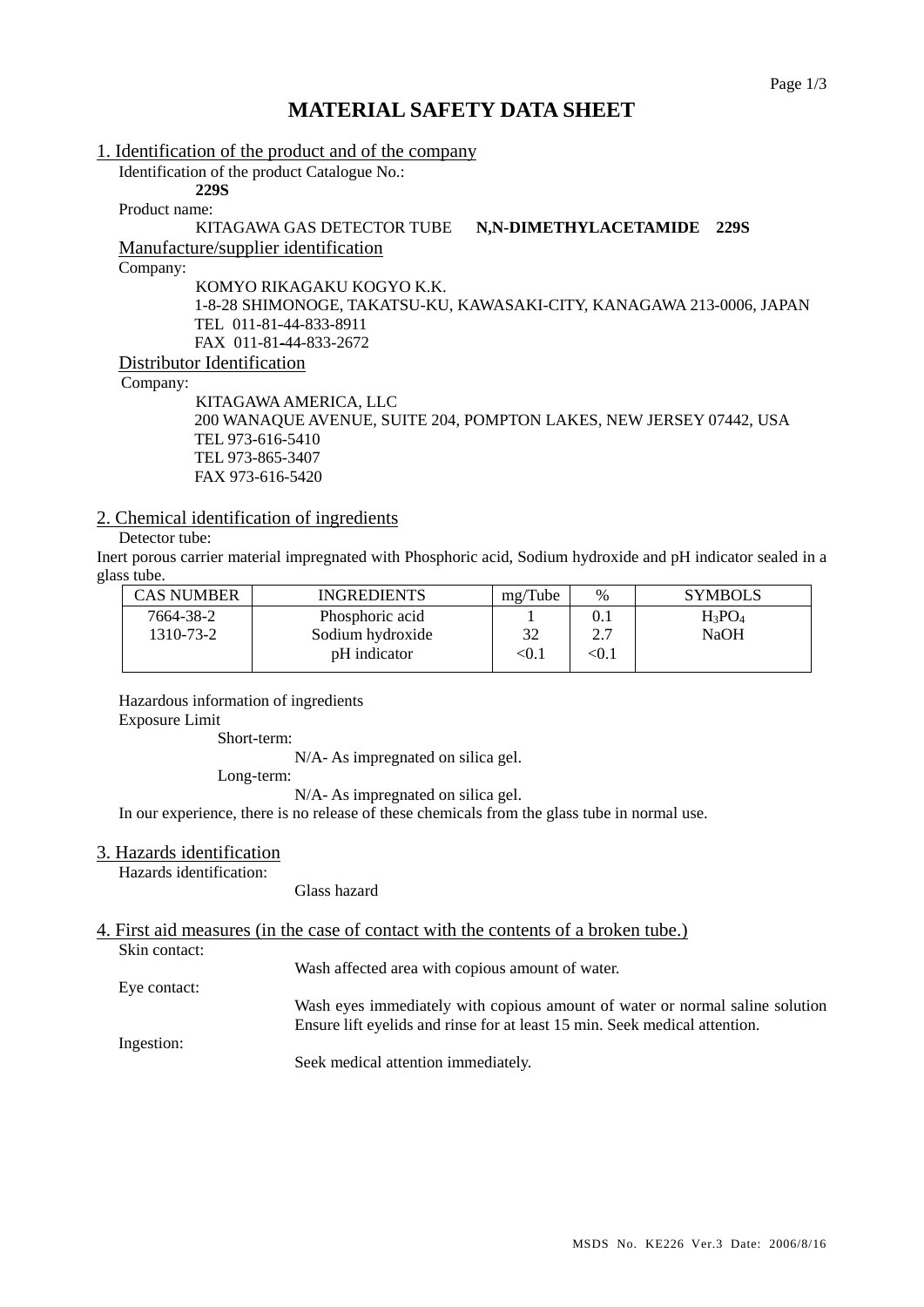| <u>5. Fire fighting measures</u>           |                                                                                                                                                               |
|--------------------------------------------|---------------------------------------------------------------------------------------------------------------------------------------------------------------|
| Flash point:                               |                                                                                                                                                               |
| Extinguishing media:                       | Non-combustible                                                                                                                                               |
|                                            | All known extinguishants can be used.                                                                                                                         |
| Special fire fighting Procedures:          | None                                                                                                                                                          |
| Unusual fire & Explosion hazards:          |                                                                                                                                                               |
|                                            | Negligible fire hazard when exposed to heat or flame.                                                                                                         |
| 6. Accidental release measures             |                                                                                                                                                               |
| Personal protection:                       |                                                                                                                                                               |
|                                            | Do not pick up broken glass with bare hands if the tube is broken Cover with<br>inert absorbent such as vermiculite. Sweep up and contain for waste disposal. |
| 7. Handling and storage<br>Handling & use: |                                                                                                                                                               |
|                                            | Ensure the instructions for use are followed. Safety glasses and gloves should be<br>worn to prevent injury from splintering glass.                           |
| Storage:                                   |                                                                                                                                                               |
|                                            | Keep away from direct sunlight and store at 25 degree C or lower.                                                                                             |
| 8. Exposure control/personal protection    |                                                                                                                                                               |
| Respiratory protection:                    |                                                                                                                                                               |
| Ventilation:                               | Not applicable                                                                                                                                                |
|                                            | Not applicable                                                                                                                                                |
| Other protective equipment:                |                                                                                                                                                               |
|                                            | Safety glasses and gloves                                                                                                                                     |
| 9. Physical/Chemical properties            |                                                                                                                                                               |
| Appearance:                                |                                                                                                                                                               |
|                                            | Pale purple and white solid layers sealed in a glass tube.                                                                                                    |
| Boiling point:                             | Not applicable                                                                                                                                                |
| Melting point:                             |                                                                                                                                                               |
|                                            | Not applicable                                                                                                                                                |
| Specific gravity $(H_2O=1)$ :              | Not applicable                                                                                                                                                |
| Evaporation rate (BuOAc=1):                |                                                                                                                                                               |
|                                            | Not applicable                                                                                                                                                |
| Solubility in water:                       | Not applicable                                                                                                                                                |
| Vapour pressure:                           |                                                                                                                                                               |
|                                            | Not applicable                                                                                                                                                |
| Vapour density:                            | Not applicable                                                                                                                                                |
| 10. Stability and Reactivity               |                                                                                                                                                               |
| Stability:                                 |                                                                                                                                                               |
| Incompatibilities:                         | Stable at under ambient temperatures and pressures.                                                                                                           |
|                                            | Not applicable                                                                                                                                                |
| Hazardous decomposition products:          |                                                                                                                                                               |
| Hazardous polymerization:                  | None                                                                                                                                                          |

None